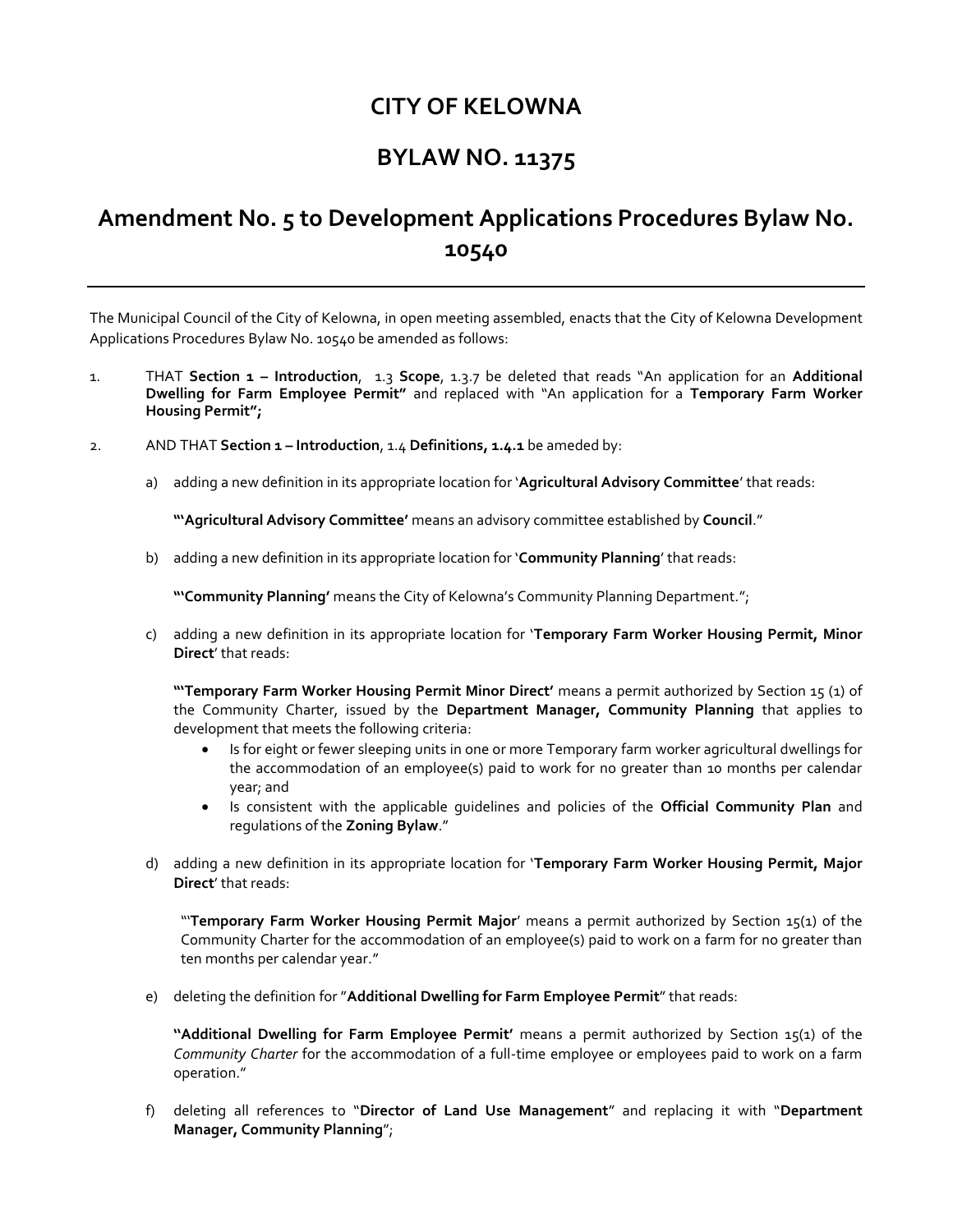- g) deleting the definition for '**Land Use Management'** that reads "**Land Use Management'** means the **City** of Kelowna's Land Use Management Department;"
- h) deleting all references to '**Land Use Management'** and replacing it with '**Community Planning'**;
- 3. AND THAT **Section 2 – General Provisions, 2.1 Making Application, 2.1.2 Application Requirements and Processing** (h) be deleted that reads:
	- "h) An Application for an **Additional Dwelling for Farm Employee Permit** will be made and processed substantially in accordance with Schedule '9' of this bylaw."

### And replaced with:

- "h) An Application for a **Temporary Farm Worker Housing Permit** will be made and processed substantially in accordance with Schedule '9' of this bylaw."
- 4. AND THAT **Section 2 – General Provisions, 2.3 Delegation of Authority, 2.3.4 Issuance or Refusal of Additional Dwelling for Farm Employee Permits** be deleted that reads:

### "**2.3.4 Issuance or Refusal of Additional Dwelling for Farm Employee Permits**

The powers of **Council** under Section 15(1) of the *Community Charter* to issue, to refuse, to amend and to set conditions for permits for the placement of dwellings for the accommodation of farm help, in accordance with the *Agricultural Land Commission Act* and Regulations."

And replaced with:

### "**2.3.4 Issuance of Temporary Farm Worker Housing Permits**

The powers of **Council** under Section 15(1) of the *Community Charter* to issue, to amend and to set conditions for permits for the placement of dwellings for the accommodation of Temporary farm workers, in accordance with the *Agricultural Land Commission Act* and Regulations."

- 5. AND THAT **Section 2 – General Provisions, 2.4 Development Approval Information, 2.4.2 (s)** be deleted that reads:
	- "(s) Any other topic in relation to which the **Director of Land Use Management** considers the proposed activity or development impacts the jurisdiction of the **City."**

And replaced with:

- "s) Agricultural impacts, including, but not limited to a soils assessment;
- t) Any other topic in relation to which the **Department Manager, Community Planning** considers the proposed activity or development impacts the jurisdiction of the **City**."
- 6. AND THAT Schedule '9' Applications for Additional Dwelling for Farm Employee Permits be deleted in its entirety that reads:

## **"Schedule '9'**

## Applications for Additional Dwelling for Farm Employee Permits

This information is meant as a general guide only and is not regarded as the right to development approval if the steps indicated are followed.

## **1.0 APPLICATION REQUIREMENTS**

The following information will be required to accompany an application for an **Additional Dwelling for Farm Employee Permit** under this Bylaw:

1.1 State of Title, printed within ninety (90) days before making application, for all properties subject of the application;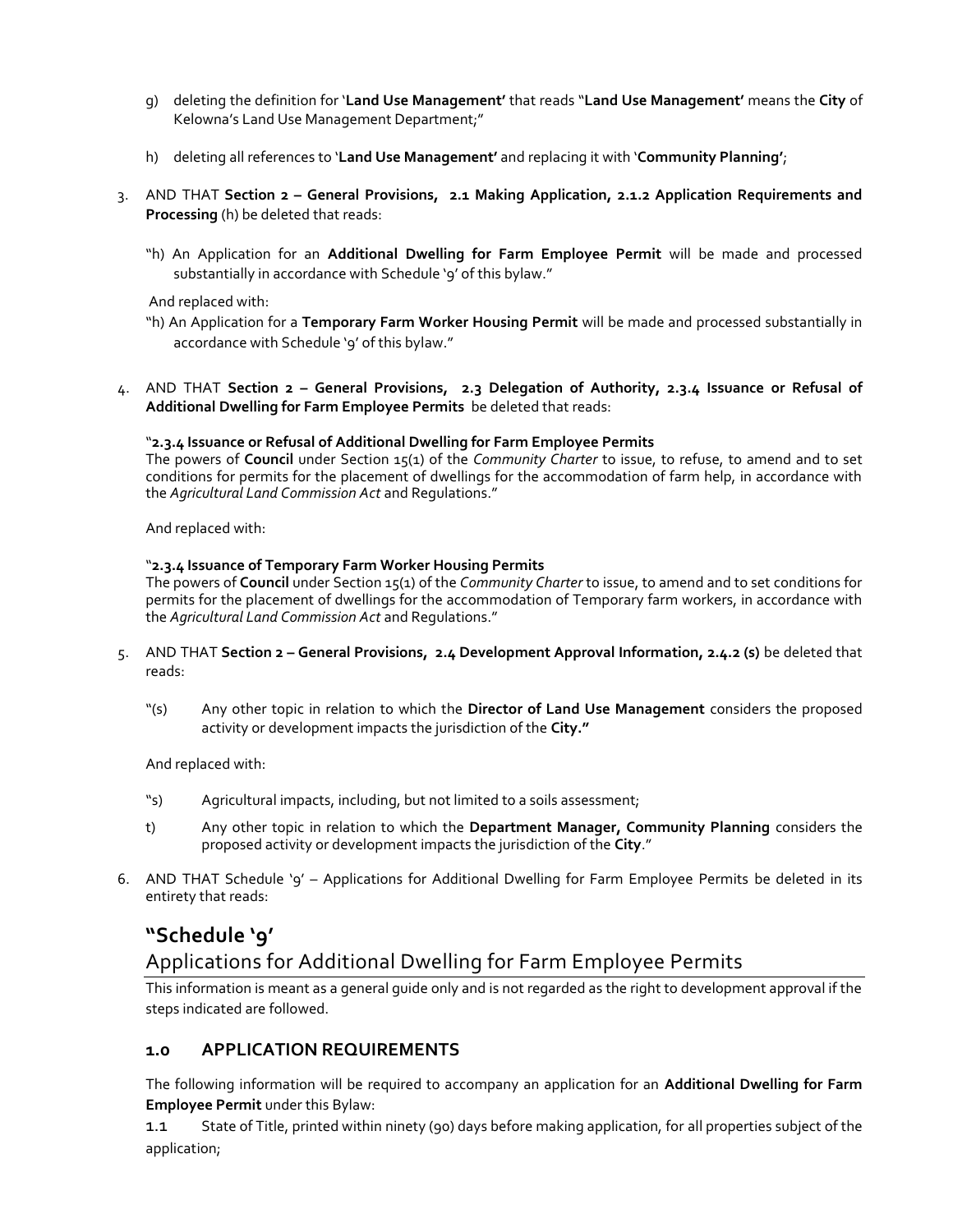1.2 **Owner**'s Authorization (where required);

1.3 Project Rationale outlining the justification for the additional farm help in relation to the agricultural activities, including maps, as necessary.

## **2.0 PROCESSING PROCEDURES**

An **Additional Dwelling for Farm Employee Permit** application submitted in accordance with this bylaw will be processed as follows:

2.1 Upon receipt of an application package submitted to the City in accordance with the requirements of this bylaw, staff will issue a fee receipt to the applicant.

2.2 **Land Use Management** will review the application to determine whether it is complete and, if incomplete, will request the required information from the applicant. One Window Staff will open a file only upon a complete submission package.

2.3 **Land Use Management** will refer the application to all applicable **City** departments, government and external agencies.

2.4 **Land Use Management** will evaluate the proposal for compliance with relevant **City** bylaws and policies and relevant provincial regulations, which include but is not limited to **Agricultural Land Reserve** Use, Subdivision and Procedure Regulation.

2.5 Relevant technical comments will be incorporated into a staff report for consideration by the **Director of Land Use Management**.

2.6 **Land Use Management** will notify the applicant in writing of the decision of the **Director of Land Use Management**.

2.7 If authorized for issuance by the **Director of Land Use Management**, staff will prepare the required **Additional Dwelling for Farm Employee Permit**, related schedules and required covenants for signature."

And replaced with:

# **"Schedule '9' Applications for Temporary Farm Worker Housing Permits**

This information is meant as a general guide only and is not regarded as the right to development approval if the steps indicated are followed.

## **1.0 TEMPORARY FARM WORKER HOUSING PERMIT MINOR DIRECT**

- 1.1 **Restriction on Delegation.** As a restriction on Section 2.3.4, the **Department Manager, Community Planning** may only issue or amend **Temporary Farm Worker Housing Permits** that meet the following criteria:
	- The Permit is consistent with **OCP** DP Guidelines;
	- The Permit authorizes eight (8) or fewer sleeping units; and
	- No variances to the **Zoning Bylaw** are required.

Applications not eligible for issuance or amendment by the **Department Manager, Community Planning** must be considered by **Council.**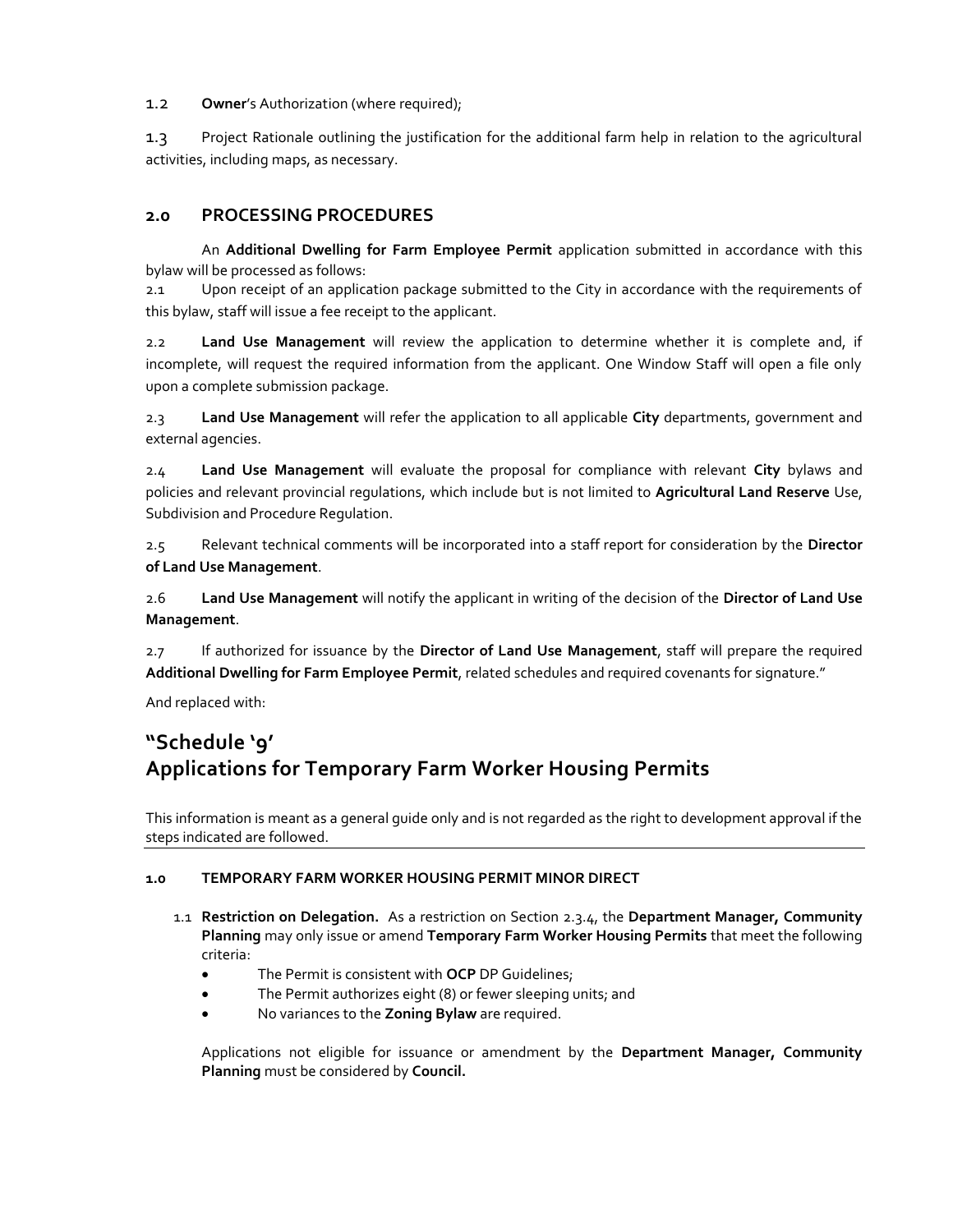### **1.2 Application Requirements**

a) The following information listed in Schedule '1' of this bylaw will be required to accompany an application for a **Temporary Farm Worker Housing Permit Minor Direct** under this bylaw:

| (a) Application Form                           | (g) Photographs        |
|------------------------------------------------|------------------------|
| (b) State of Title Certificate                 | (i) Site Plan          |
| (c) Owner's Authorization form (if applicable) | (j) Floor Plans        |
| (d) Site Profile or Site Profile Waiver        | (k) Elevation Drawings |
| (f) Project Rationale                          | (m) Landscape Plan     |

b) Additional information may be required by the **Department Manager, Community Planning** to evaluate adequately and to issue a Permit, in accordance with Section 2.4 of this bylaw.

## **1.3 Processing Procedures**

A **Temporary Farm Worker Housing Permit Minor Direct** application submitted in accordance with this bylaw will be processed as follows:

- a) Upon receipt of an application package submitted in accordance with the requirements of this bylaw, staff will issue a fee receipt to the applicant.
- b) **Community Planning** will review the application to determine whether it is complete and, if incomplete, will request the required information from the applicant. One Window Staff will open a file only once a complete package has been submitted.
- c) **Community Planning** will refer the application to all applicable City departments.
- d) **Community Planning** will evaluate the proposal for compliance with relevant City bylaws and policies.
- e) Relevant technical comments will be incorporated into a staff report for consideration by the **Department Manager, Community Planning**.
- f) **Community Planning** will notify the applicant in writing of the decision of the **Department Manager, Community Planning**.
- g) If authorized for issuance by the **Department Manager, Community Planning**, staff will prepare the required Permit and related schedules for signature, and obtain the required Landscape Bonding, pursuant to Section 2.8 of this bylaw.
- h) Upon sign-off of the Permit by the **Department Manager, Community Planning** and receipt of the related bonding, the Permit will be issued and then registered on the State of Title.

### **2.0TEMPORARY FARM WORKER HOUSING PERMIT MAJOR**

### **2.1 Application Requirements**

a) The following information listed in Schedule '1' of this bylaw will be required to accompany an application for a **Temporary Farm Worker Housing Permit Major** under this Bylaw:

|                       | (a) Application Form                                    | (g) Photographs        |  |
|-----------------------|---------------------------------------------------------|------------------------|--|
|                       | (b) State of Title Certificate                          | (i) Site Plan          |  |
| (C)                   | <b>Owner's</b> Authorization<br>form (if<br>applicable) | (j) Floor Plans        |  |
|                       | (d) Site Profile or Site Profile Waiver                 | (k) Elevation Drawings |  |
| (f) Project Rationale |                                                         | (m) Landscape Plan     |  |